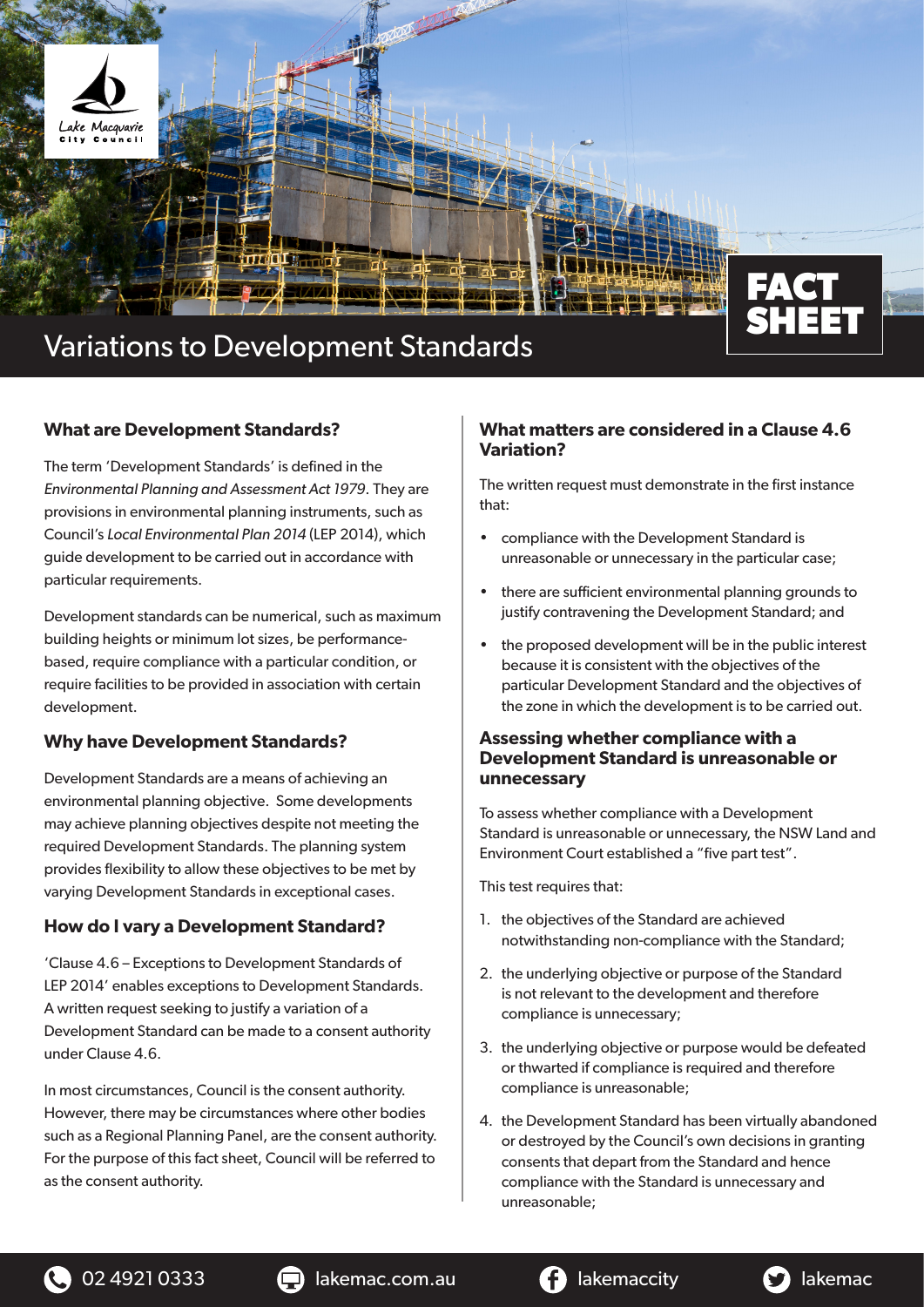5. The zoning of the particular land on which the development is proposed is unreasonable or inappropriate so that the Development Standard, (which is appropriate for the zoning), is also unreasonable or unnecessary as it is applied to that land, and that compliance with the Standard in the circumstances of the case will also be unreasonable or unnecessary.

Not all of the above must be satisfied in each circumstance.

It is the applicant's responsibility to ensure their written request has adequately addressed that compliance with the Development Standard is unreasonable or unnecessary in the particular case.

#### **Justifying there are sufficient environmental planning grounds to vary a Development Standard**

To assess whether there are sufficient environmental planning grounds to justify varying a Development Standard, it is first necessary to determine what "environmental planning grounds" are. These grounds relate to the subject matter, scope and purpose of the *Environmental Assessment and Planning Act 1979*, including the objects in Section 1.3 of the Act. These objects relate to:

- the social and economic welfare of the community;
- the management of the State's natural and other resources;
- ecologically sustainable development;
- the orderly and economic use of land:
- the delivery and maintenance of affordable housing;
- the protection of the environment, including flora and fauna and their communities and habitats;
- the sustainable management of built and cultural heritage;
- the design and amenity of the built environment;
- the construction and maintenance of buildings;
- the sharing of responsibility for environmental planning; and
- community participation in environmental planning and assessment.

The onus is on the applicant to demonstrate that the aspect of the development that varies the Development Standard (not the development as a whole) is justified on environmental planning grounds.

## **Whether the proposed development will be in the public interest**

It is Council's responsibility to determine whether the proposed development will be in the public interest because it is consistent with the objectives of the Development Standard and the objectives of the zone.

# **Where a Development Standard cannot be varied**

Exempt or complying development provisions cannot be varied. The predetermined Development Standards for complying development cannot be varied using a Clause 4.6 variation.

Variations cannot be used for the subdivision of land in rural or environmental zones that will result in:

- two or more lots less than the minimum area specified for the land; or
- any lot less than 90 per cent of the minimum area specified for the land.

Clause 4.6 does not apply to BASIX certificates.

In addition, variations to a Development Standard cannot be made to the following clauses of LEP 2014:

- Clause 2.8 Temporary use of land;
- Clause 5.4 Controls relating to miscellaneous permissible uses;
- Clause 6.1 Arrangements for designated State public infrastructure; or
- Clause 6.2 Public utility infrastructure.

#### **Making an application to vary a Development Standard**

Any request to vary a Development Standard must be in writing, lodged with the development application and justify the variation.

Due to the complex nature, including legal and technical requirements, of some variations, you are recommended to engage a suitably qualified professional town planner to prepare the submission.

#### **Who assesses the variation to a Development Standard?**

In most cases, Council officers will assess the variation to the Development Standard. Council has delegation from the NSW Department of Planning and Environment to assess and determine most variations.

Variations more than 10 per cent of a numerical development standard, or variations to a performance based Development Standard must be determined by the elected Council.

In circumstances, including rural or environmental dwellings on undersized lots, or rural or environmental subdivision of land requiring a variation, Council will assess the variation and provide a report to the Department of Planning and Environment. Concurrence from the Department of Planning and Environment will be required for these proposals.